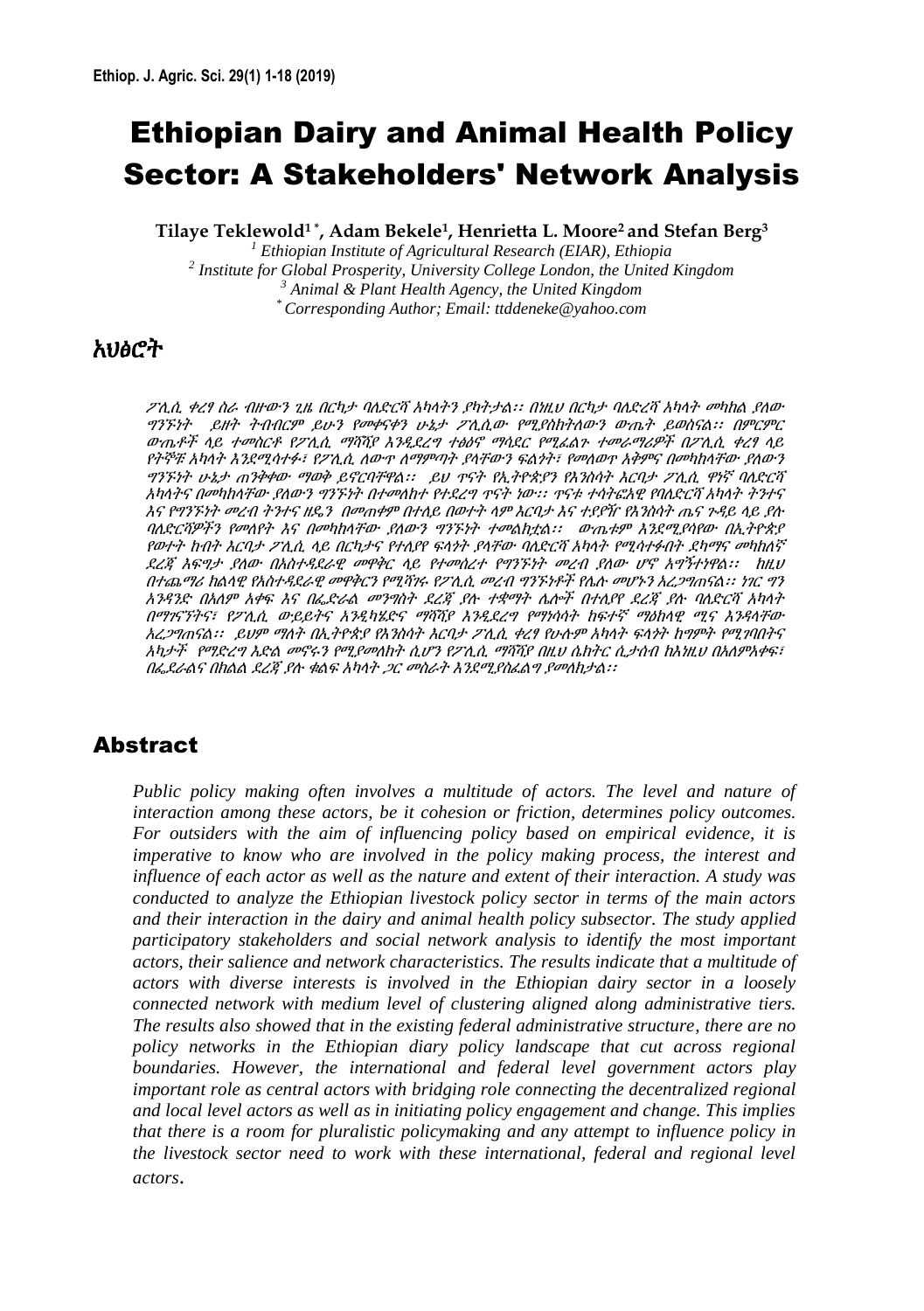# Introduction

Public policy making often involves a multitude of actors. The level and nature of interaction among these actors, be it cohesion or friction, determines policy outcomes. Hence, for projects with the aim of influencing policy based on empirical evidence, it is imperative to know who are involved in the policy making process, what is the interest and influence of each actor as well as the nature and extent of their interaction. Understanding these features enables outsiders with policy suggestions to influence the policy process and speed up desired changes. In the context of the Ethiopian livestock policy making, which the Ethiopian Bovine Tuberculosis Control Strategy (ETHICOBOTS) project aims to influence, understanding the complexity of stakeholders to be involved in policy change, implementation, outcome analysis, linkage, cohesion, collaboration, assessment of impacts on the dairy sector, and management of the animal diseases within an intensifying dairy sector is very crucial.

The ETHICOBOTS project aims at understanding the epidemiology of bovine tuberculosis (bTB) in the urban and peri-urban dairy sector in Ethiopia and how it affects people involved in the dairy sector as well as consumers and the economy at large. It also aims at coming up with cost effective, sustainable and integrated control strategies that would work in the high-risk areas and in the entire dairy sector of the country with similar risk of exposure to the pathogen. In line with this, it aims at influencing public policy in the bTB control and dairy policy field based on empirical evidences obtained from selected research sites. For this aim to be accomplished, it is important to understand the stakeholders involved in the dairy and animal health sector in the selected project sites and the entire policy landscape in the livestock sector in general. With this background, a study was conducted to investigate the role of actors at different levels (local, regional, federal) in the Ethiopian livestock sector with a focus on the dairy subsector as well as the control of animal diseases especially the zoonotic ones. It had also specific objectives to identify actors involved in the livestock sector, their perceived priority problems, their salience in influencing policy in the indicated sector and subsectors as well as the networks of the actors involved. The network analysis was undertaken with the aim of investigating the level of cohesion and collaboration among these actors. The following section presents the method used for the study. The third section elaborates the results obtained in terms of the identification of the actors involved and their interests and power as well as the nature of their interactions. The final section will draw conclusions from foregoing discussion of results obtained.

## Methods

We employed both stakeholder analysis and social network analysis to answer our research questions that were reflected in the specific research objectives and test our hypothesis of existence of strong collaboration, cohesion and performance among the existing actors. Stakeholders' analysis is used to understand a system by means of key actors or stakeholders and assessing their respective interests in the system (Grimble and Wellard, 1997). It often involves two separate steps, namely: identifying stakeholders and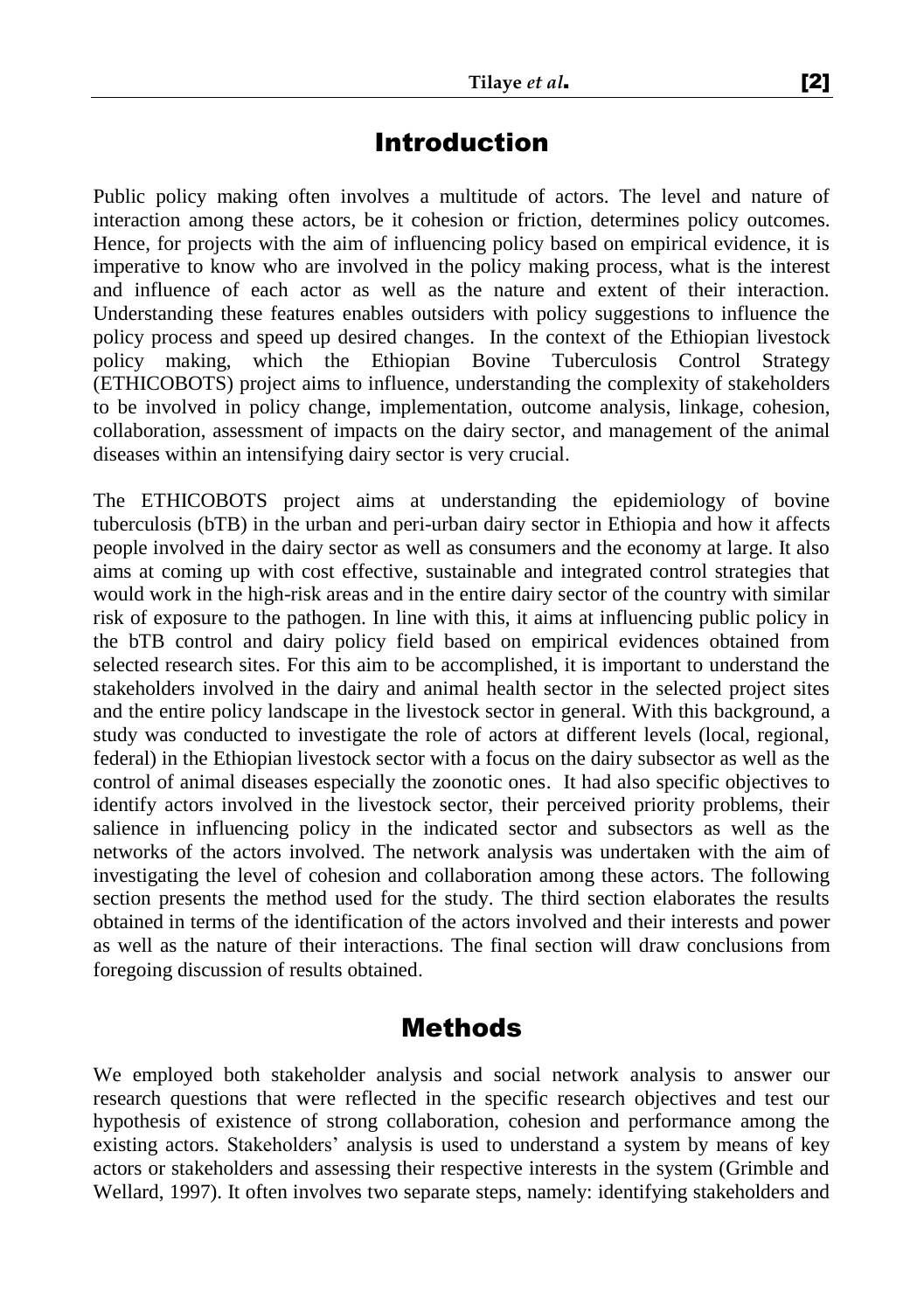their interests; and assessing stakeholders' influence and relationships (Varvasovszky and Brugha, 2000 and Reed, 2008). In line with this, we applied participatory methods to collect data such as who are the actors involved in the Ethiopian livestock sector in general and in the dairy and animal health control sectors in particular? Who plays an important role? What are the relative salience (stake as well as power) of actors to influence policy in this policy field? and what is the nature of their interaction? Following our preliminary survey, we established the list of relevant actors. Consequently, we organized a one day workshop involving experts and, when possible, officials from various governmental and nongovernmental organizations who have stake in the livestock sector. The workshop participants undertook a number of groups exercises involving homogenous and heterogeneous groups. There were three main exercises: the first was the name generation exercise aimed at identifying actors involved in the livestock (particularly milk, meat and animal health control) value chains. The second was mandate analyses where participants were asked about their expert knowledge on issues of interests, mandates and priority level of the policy fields for each actor they have identified in the first exercise. The third exercise involved what is called salience or power analysis (Olander, 2006), which aimed at analysis of each actor's vested interest and influence levels in the various livestock, dairy and animal health related policy issues.

In the power analysis, the workshop participants were made to evaluate each actors' vested interest on various livestock, dairy and animal health issues in a 1 to 5 scale where 1 stands for low interest while 5 stands for very high interest. Similar scale was used for assessing each actor's capacity to influence policy on various livestock, dairy and animal health issues. Then salience of each actor in terms of each specific livestock issues raised (such as milk production, milk processing, meat production, cattle marketing, zoonotic disease control..), s*i,* was calculated as a square root of the product of the vested interest score,  $v_i$  and the power to influence policy,  $p_i$ , divided by 25; i.e.,

$$
s_i = \frac{\sqrt{v_i p_i}}{25}
$$

That gave us the power score of each actor on all the separate issues raised and a value of 1 meant very high power.

Since bTB is a complex agricultural-cum-public health issue, which involves multiple stakeholders (producers, traders, processor, regulators, consumers as well as academicians) at different levels across the administrative tier, it was essential to investigate the nature of relationships in terms of existence and level of linkages, cohesion and collaboration among these actors. Social network analysis is often used in the analysis of institutional capacity in such a multi-level governance settings (Kenis and Schneider, 1991) where relations among actors are deemed important (Wasserman and Faust, 1994). In the social network analysis, organizational actors, rather than individuals, are considered as the relevant nodes for stakeholder analysis. Social network analysis is helpful for explaining policy processes and outcomes in a given sector, particularly in complement to and in support of qualitative studies (Luzi *et al.*, 2008). We used structured questionnaire survey to generate both qualitative and quantitative data from the major actors identified in the first exercise. The survey generated social network related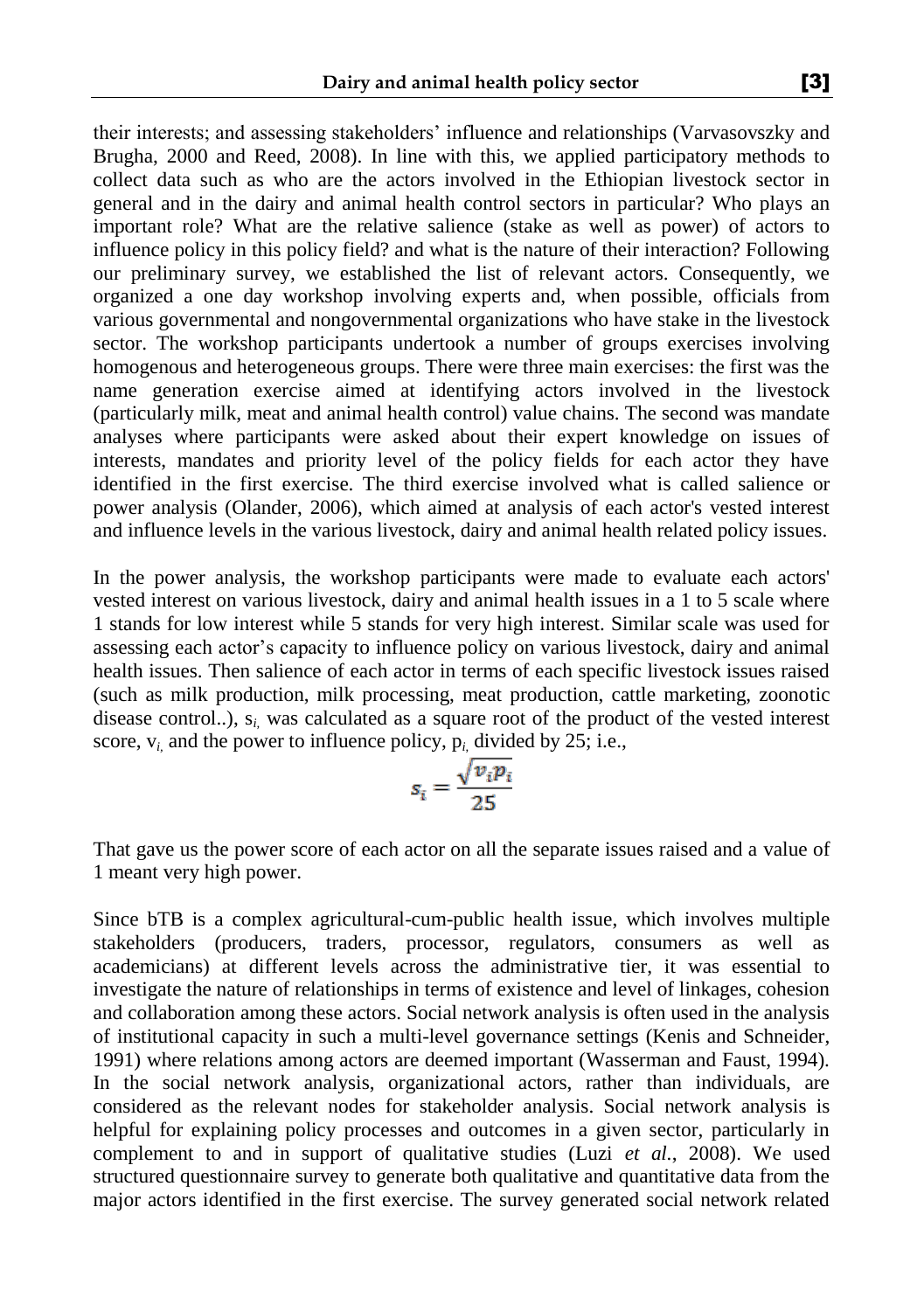data such as who has links to whom? What is the strength of this link? What is the nature of this link? We employed the open source software named Gephi for social network data analysis.

# Results and Discussion

### Identification of Actors, Actors' Mandate, Interest and Problem **Perception**

Our result shows that a plethora of actors is involved in the livestock sector in general and in the dairy, meat and animal health sectors as well. In our name generation group exercise, we identified 32 actors with role at the national level, 27 at sub-national levels, 32 at the local level and 4 at the international level. We identified 8 major categories: these are; producers (milk, meat), input suppliers, processors (meat and milk), traders (meat, milk, cattle), support service providers, regulators, consumers and zoonotic diseases control. Each of these actors' categories is described here.

### Producers

In this category, we found rural, peri-urban and urban smallholder dairy producers  $\ll=5$ animals), medium level dairy producers (5-20 cattle) and large producers (>20 cattle). Among these, it was obvious that the smallholder rural dairy producers make up the vast majority though it was difficult to put in number. Large farms make up small proportion and the participants tried to identify some of the prominent ones. The majority of these farms are mainly located around Addis Ababa. As a report indicated, there were 294 large farms around Addis Ababa (AGP, 2013). The participants listed some of these farms such as Genesis, Holland Dairy, Adaa Cooperative, Selalle Dairy, Ellemtu Dairy and Lemma dairy plc.

Our data showed that, in general terms, dairy producers largely operate at local level except for a few with regional and national reach. For the rural smallholders, dairy and livestock production, in general, is a way of life and livelihood. They keep mainly zebu cattle and their milk production is mostly for household consumption with few going out to the market raw via local cooperatives and milk assemblers or in processed form. The urban smallholders keep a few crossbreds and supply fresh milk to households, processors and cafes. The medium farms are often located in peri-urban areas and small towns and are mostly privately owned farms keeping Zebu-Holstein Friesian crossbreds and supply milk for local consumers, marketing cooperatives or assemblers. The large farms are a few hundred in number and mostly private limited companies, some of them are owned as corporate business and a few of them are owned by public institutions such as colleges and research institutes or multiplication centers. They operate mostly at local and regional levels with very few of them having national reach. These farms are primarily milk producers supplying for processors yet a few of them have their own milk processing facilities. Milk producers, large or small, are not organized in association and when they have organization, it is mainly in the form of marketing cooperative and have very little leverage in terms of directly influencing policy. Often, they raise problems of feed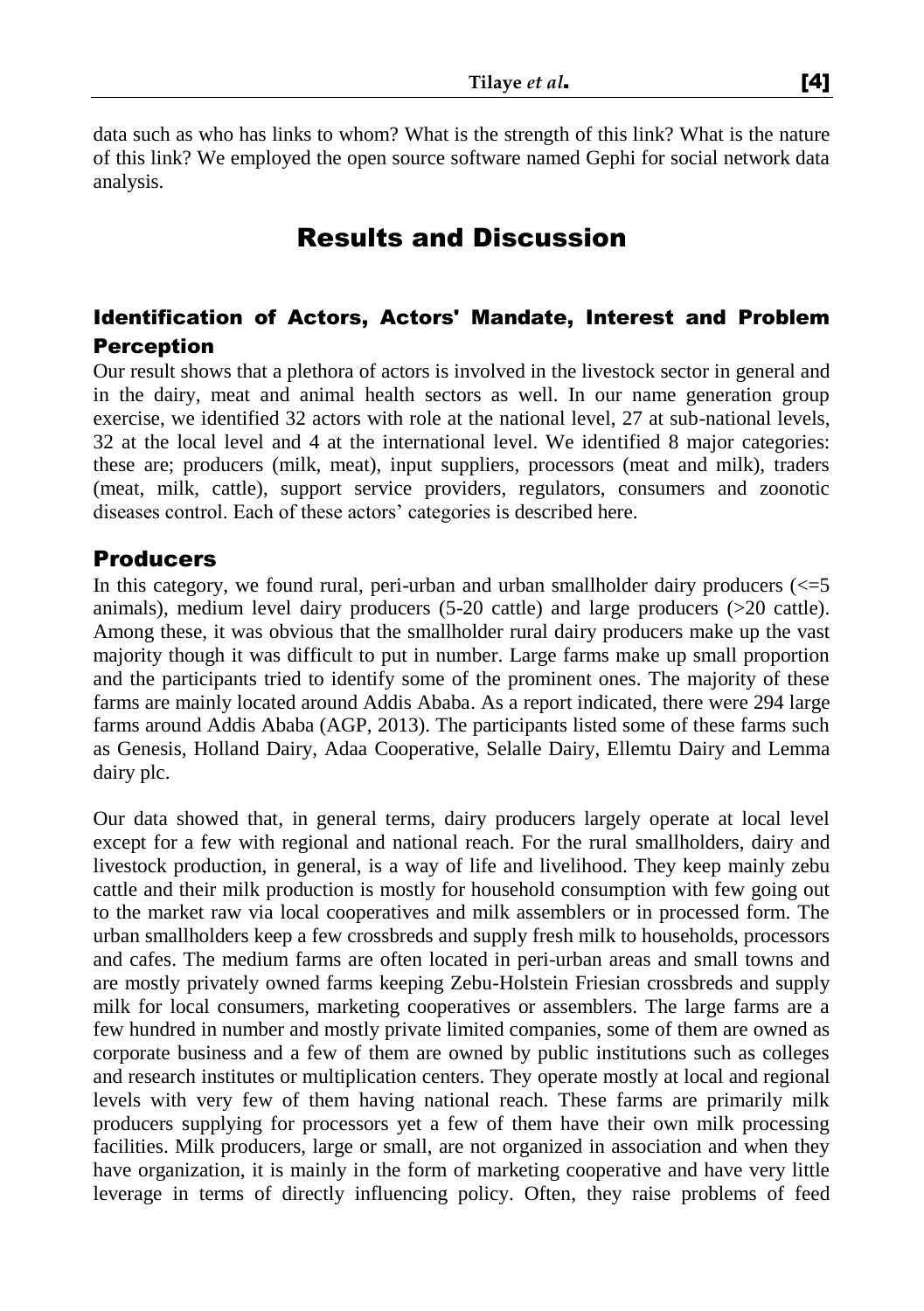shortage, high price of improved feeds, animal diseases, waste management, land acquisition, getting legal status for holdings and lack of support services such as vet service, extension and business advices.

With regard to the meat production, no large producer was identified except some businesses mostly known as feedlots or engaged in fattening of animals for the domestic market or for live animal export or meat export abattoirs. These farms are mainly located around urban centers. The workshop participants identified some of the farms that include Verde beef (Abernosa), and a number of small and medium Adama and Mojo fattening farms. Apart from this, no ranch has been identified and the vast majority of meat producers are smallholder pastoral, semi-pastoral and sedentary farmers who produce meat by way of rearing livestock as a way of life, as a store of value or as an integral part of mixed farming system where livestock give draft power for the main crop production activity. The main problems that these farms face are shortage of feed and rising feed costs, pastureland, water supply and market distortions, which they think, are created by illegal intermediaries.

## Input Suppliers

This category includes feed producers, feed processors, veterinary drug suppliers and distributors as well as dairy equipment suppliers. The feed producers are apparently not primarily organized for feed production rather they are food and beverage factories such as sugar, beer, flour, oil producing plants that have by products such as molasses, bran and noug cake that are often used in the urban and peri-urban dairy production and fattening. These actors mostly operate at local level where their plant is located but some of them have wider reach beyond their locality. The feed processors are those public, private and cooperative enterprises, which are engaged in, concentrate feed production. A number of them are found scattered all over the country but they are found mainly around Addis Ababa where the dairy industry is also found in conglomeration. The workshop participant experts listed some of these actors by name, which include: Eltu, Damota, Leecha, Ambricho, Alema, Mojo and Kaliti. Like the feed producers listed above, the feed processors operate primarily at the sub-national levels such as at regional and zonal levels yet some of them especially the publicly owned ones have wider reach and serve the entire country. Their primary perceived problems in the policy field are found to be inadequate energy supply and frequent blackouts of the supply leading to sub-optimal operation and subsequent financial loss.

With regard to the drug suppliers and distributors, the main actor is the national Veterinary Institute (NVI), which mainly supplies vaccines. There are also few privately owned large drug-importing companies with national coverage. Among these Neway plc, Equatorial Business Group and Wise team are worth mentioning. The drug distributors are small and large in number and operate largely at local levels. Yet, there are a few large veterinary drug distribution companies such as Desalegn, a parastatal company, with nationwide reach. These actors have high interest and have high influence in the policy field. The resources they have to influence the policy field is primarily organized interest group pressure through their membership in local and national chambers of commerce.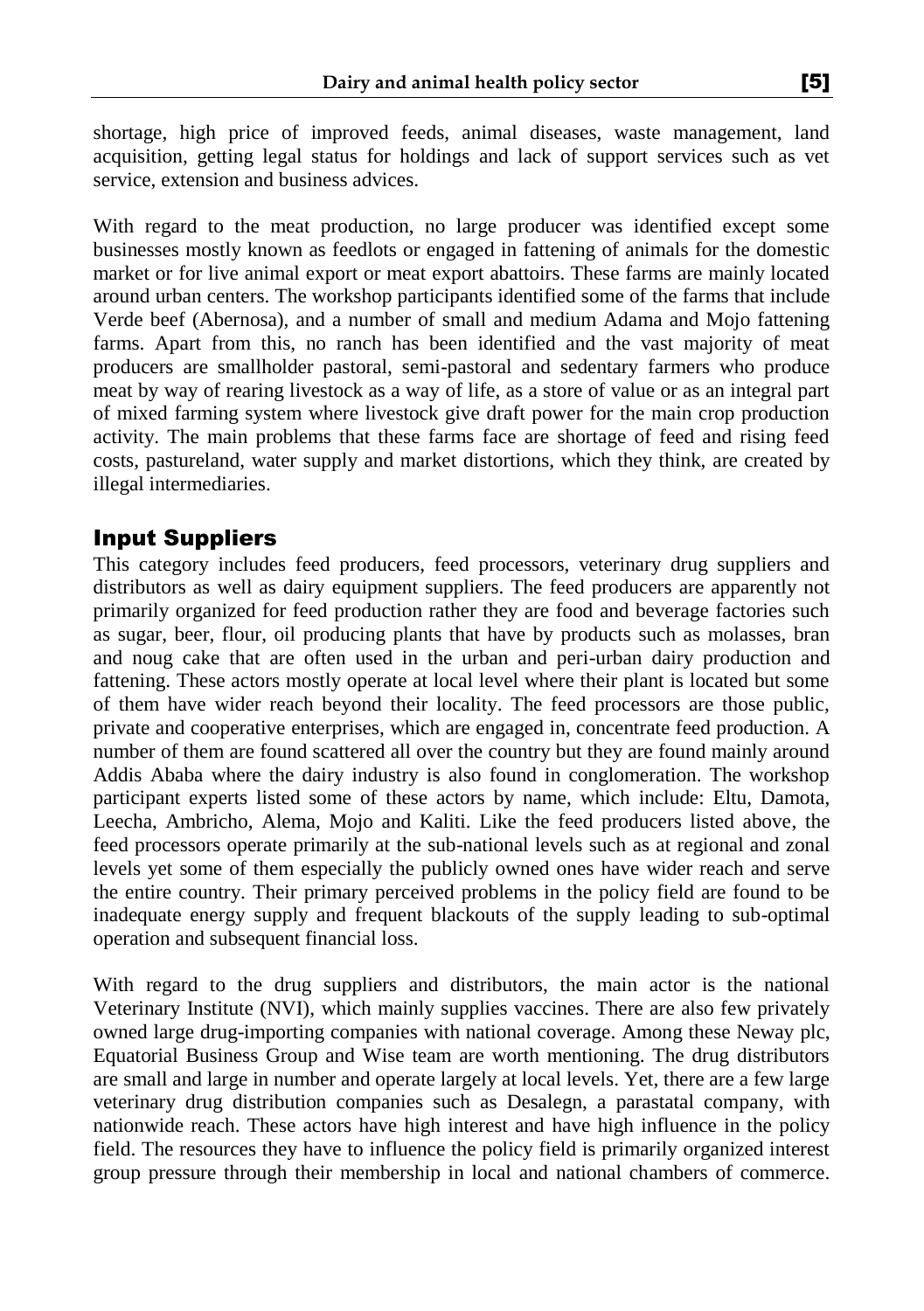Their primary perceived problems in the livestock policy field from their perspective is lack of foreign exchange and high taxation for importation of veterinary drugs.

### Product Processors

This category includes a multitude of actors ranging from household and small-scale milk processors to medium and large-scale milk and meat processors. Millions of Ethiopian rural households almost entirely are engaged in the processing of milk produced at home. They process milk produced at home in excess of consumption to make yoghurt, cheese and butter. Some of their output is consumed at home and the rest often brought to local markets or sold to assemblers. They have high interest in the livestock, dairy and animal health policy issues as their livelihood depends much on the sector yet their influence, if any, is very low. Their perceived problem in the policy field is lack of support services such as extension, credit, processing and product preserving technologies and knows how. The resources they have for influencing the policy field is political power emanating from their sheer large number; yet, they are not organized in a meaningful form and can be regarded as voiceless.

The small-scale milk processors are mainly cooperative societies and privately owned small business often promoted by local governments and non-governmental organizations with the aim of stimulating the small-scale dairy industry, technology transfer as well as creating jobs locally. They are engaged in milk processing using intermediate technologies and produce yoghurt, cottage cheese and butter. They serve as important market outlets for smallholder dairy producers and employ local youth and women and the landless. They have high interest in the livestock, dairy and animal health policy issues but have low influence. Their primary concerns are inadequate supply of milk, narrow markets and lack of support services in the form of extension advice and small business incubation.

A number of medium and large-scale milk processors were listed down by the workshop participants. The total number of large-scale processors was found to be around 30 mostly located in and around Addis Ababa. Among the large-scale milk processors, Lame dairy farm, Alem Dairy, Ruth, Ellemtu, Ada, Family, Chuye, Holland Dairy, Genesis, Sellalie and Sululta are worth mentioning. They are engaged in pasteurization and packaging of milk and milk products. They assemble milk from smallholders or produce it in their own farm and process it into packed pasteurized milk, yoghurt, mozzarella, cheese and butter.

With regard to meat processors, households again make up the vast majority of meat processors for household consumption. Next to these, there are a large number of smallscale meat processors, which are mainly butcheries and small town abattoirs. The medium and large-scale meet processors are the large town abattoirs and export abattoirs, which mainly deal with mutton. They face problems of waste management, lack of supply of animals, lack of legal status of holdings especially for small ones and lack of support services such as extension advice and capital.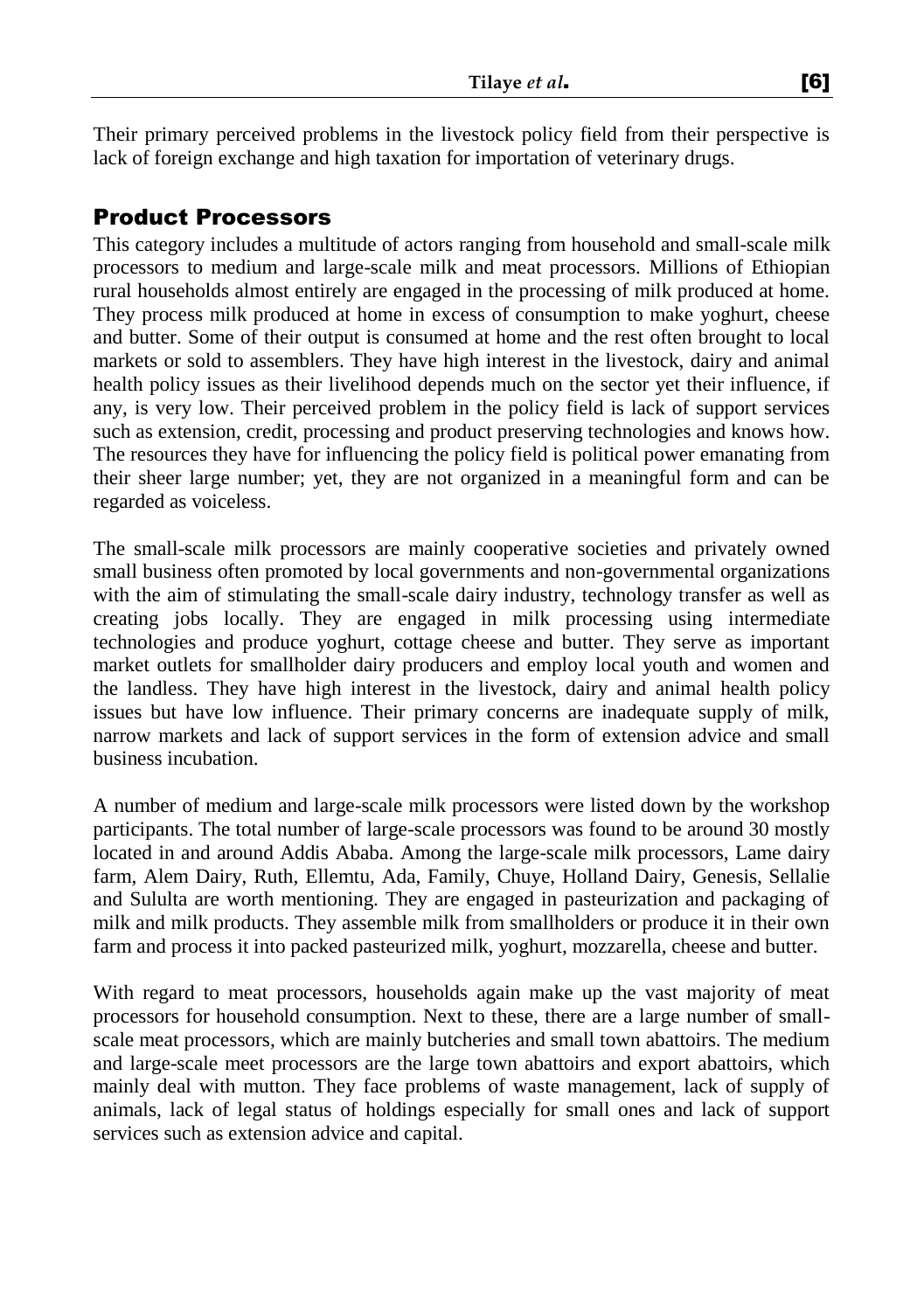## **Traders**

This category is composed of milk and milk products traders, meat traders and animal traders and sub-categories of assemblers, transporters, wholesalers, itinerant traders, retailers, live animal smugglers and legal exporters. They are engaged in collection, processing, transporting and distribution of milk, meat and live animals. In all these subcategories, there are small and large dealers.

The small milk and milk products traders are mostly the large number of sedentary mixed farming practicing smallholders, semi-pastoralists or pastoralists. Those close to urban centers such as Sullulta areas supply their produces to medium and large-scale milk processors at the local milk collection points operated by the processors.

The medium and large-scale milk traders are producers and processors themselves. Mostly they operate their own retail shops in the urban centers or supply pasteurized and packed milk to supermarkets with cold chain. They have high interest in the dairy sector and enjoy high policy support from government, yet they have limited influence on policy.

In the meat trading value chain, there are export abattoirs selling their products mainly to the Gulf States. The other important actors are the domestic abattoirs that are owned by municipal services, privately entrepreneurs or cooperatives, which supply meat to retail butcheries. The main concerns of these actors in the meat industry are supply of livestock, disease control and management, systems of keeping Sanitary-Phytosanitary requirements, illegal trade of live animals and meat. The export abattoirs get high policy support and have high influence on policy through their commercial chambers and the Ethiopian Meat and Dairy Industry Development Institute, which was established to render technical and institutional support to the meat and dairy industry.

The main actors in live animal trading are rural traders who are large in number but deal with small transactions. They deal with both cattle and other kinds of livestock. They bring to the local markets what they have bought from producers and sell it to assemblers. The assemblers vary in size; some deal with large number of livestock while others deal with a few animals. They sell their animals to other traders and butchers. There are also smugglers of live animals mainly to Somaliland, the Sudan and Kenya. In both the legal and illegal livestock marketing, brokers are involved. They match buyers and sellers, facilitate transactions, have high role in price negotiations, and earn in most cases large fees. Traders, in general, have high interest in the livestock, dairy and animal health policy issues but have low influence.

## Consumers

The consumers are the millions of dairy and meat products consumers who are largely atomized and unorganized households and small business in the rural area and urban centers. The dairy and meat market exhibits pervasive imperfection as it is plagued by dearth of supply, high seasonal fluctuation of demand, lack of competition, lack of quality control, absence of registration of transactions and products traceability system. Being unorganized, the consumers are apparently price takers in the largely non-competitive dairy and meat markets. The vast majority of meat and milk consumers has a deep rooted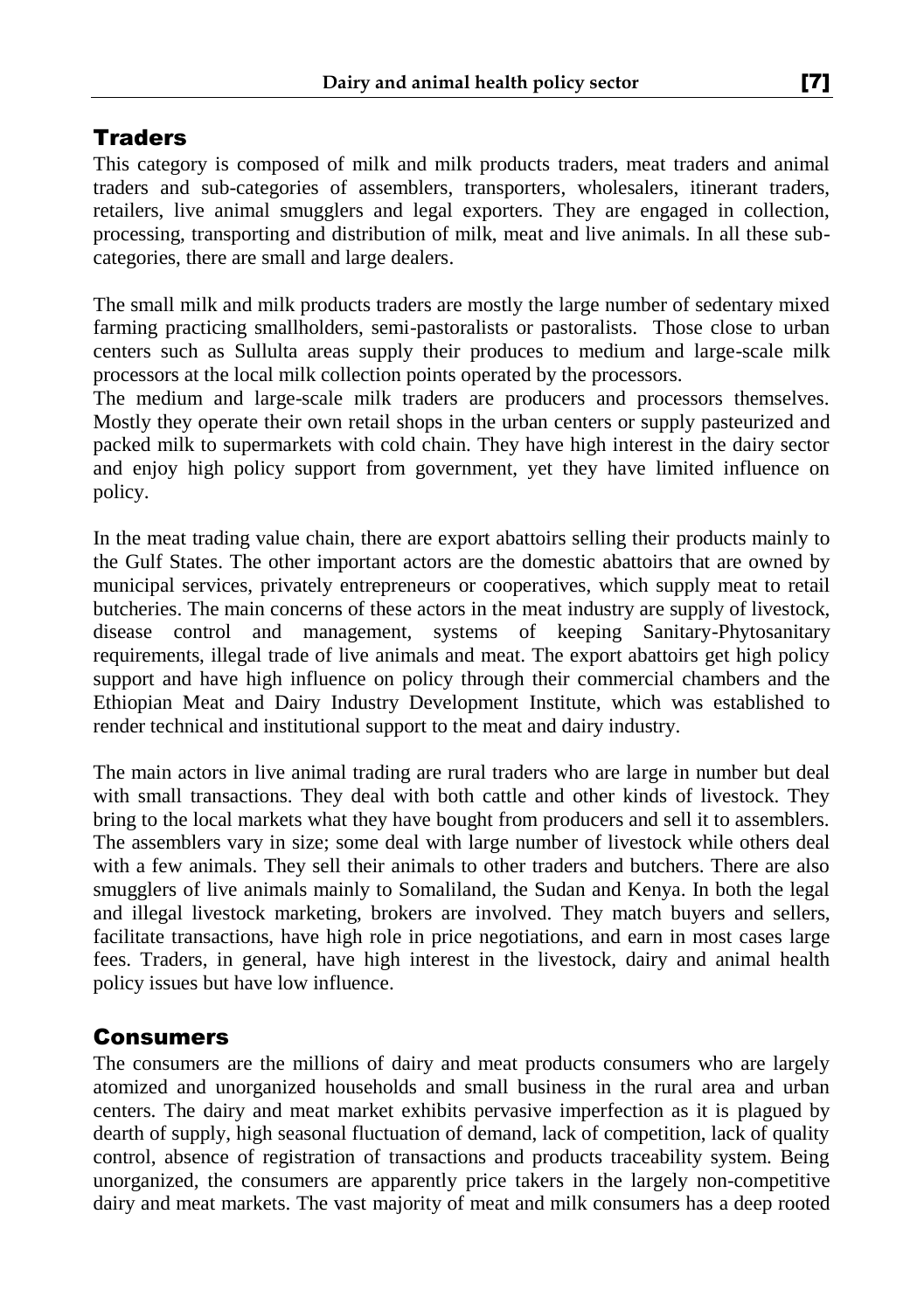and age old tradition of consuming dairy and meat products in an uncooked form. A large number of them also lack basic knowledge of mode of transmission of zoonotic diseases such as brucellosis, bovine tuberculosis and internal parasitic infections. The consumers, in general, are regarded as having high interest in the policy sector but are not regarded as having high influence on policy process as they are atomized entities without voice. Their primary concerns in the policy field are rising product prices, inadequate supply and lack of quality assurance and safety regulation systems.

## Support Services

This category includes a range of actors and services such as extension advice giving governmental and non-governmental organizations, research organizations, AI and bull supply services as well as financial services such as micro-finance, banking and insurance. Extension service provision is the mandate of the newly established Ministry of Livestock and Fisheries (MoLF) and its departments such as the dairy development directorate. Its regional counterpart is organized differently. In Oromia and Southern Nations, Nationalities and Peoples Regional State (SNNP), it has the status of a bureau while in Amhara, it is an agency and in Tigray, it is just a directorate. At the zonal level and woreda level, we also find the livestock department separately functioning by its own or as a directorate under the bureau of agriculture.

The Ethiopian extension system is one of the largest in Africa with an army of extension agents stationed in every *Kebele*. The extension system is often criticized for being biased in favor of crops and gives inadequate service for livestock system in general and to the pastoral system in particular. In addition, it is based in favor of small farms giving scanty service for the large farms. The actors in the extension system are the most important actors with immense interest and influence on livestock policy. Their influence comes from their political power, technical expertise and the wider reach they have to all corners of the country. Some non-governmental organizations are also involved in livestock extension; among these the UK based Send A Cow, World Vision, and Action Aid which focus on promoting smallholder dairy development for the rural poor, the women and other marginalized groups are worth mentioning. The NGOS have high financial and technical resources to influence policy.

In addition to the extension advisory support, there is an elaborate micro-finance support for smallholder farmers in the regional states. However, for the medium and large sectors, as well as for the urban dairy farms that do not have legal and policy support, financial support is found to be limited. The Ethiopian Development Bank and other private financial institutions render financial support especially for the large-scale milk and meat industry. Yet, customers complain about bureaucratic red tape and tight regulations to access financial support services. As a result, the informal financial market, with its easy access and high interest rates, has flourished in many urban and rural settings.

Veterinary service is largely provided by the woreda livestock office with clinics located in every *Kebele* or one serving not more than three *Kebeles*. These clinics supply drugs, vaccines and provide animal health related training and advisory services to farmers in their jurisdiction. The service is often constrained by lack of work force, supplies and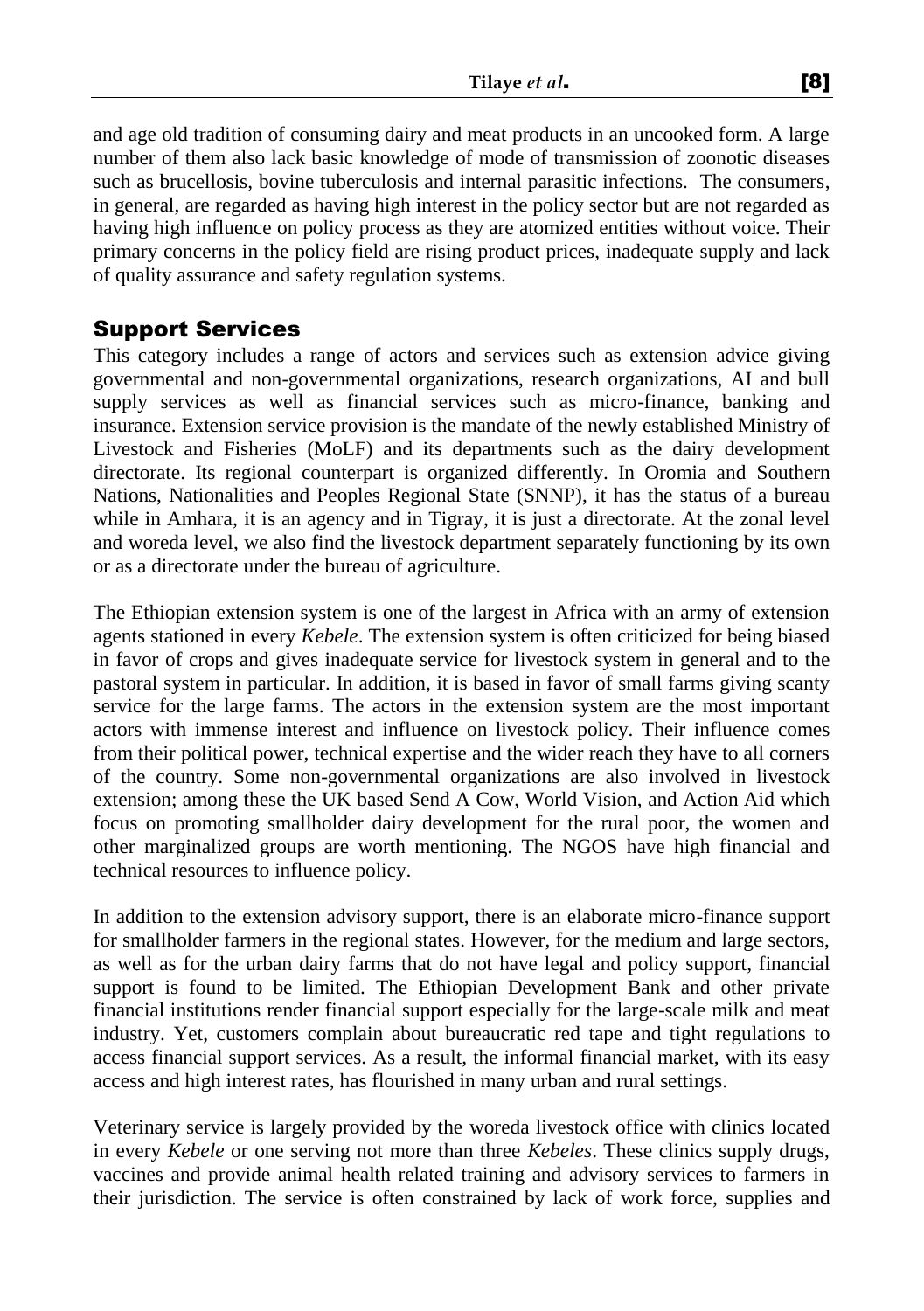financial resources. To deal with the financial problem, some regions establish revolving funds for drug supply. The private sector is also increasingly being involved in the veterinary service. There are now private vet clinics and drug stores in rural areas and small towns. In the private and public sectors, the veterinary services are poor as there are no set quality standards and the system to enforce these standards is weak.

The other important institutes providing vital technical and policy support for the dairy and meat industry are the Ethiopian Meat and Dairy Industry Development Institute (EMDIDI) and the Agricultural Transformation Agency (ATA). These have very high interest and high advantage in the dairy and meat policy sector as they have the prime objectives of reducing milk products importation and increasing meat exports and export earnings. Their main concerns in the policy field are markets, product quality and technological transfer.

The National Artificial Insemination Center (NAIC) supplies semen of Holstein Frisian, Jersey and Borena cattle breeds to regional livestock agencies/bureaus. Regional AI centers and private companies supply AI service. The lack of cattle breeding policy is perceived to be one of the major problems in the sector. The lack of technical capacity for improved quality and quantity of semen production is also a major challenge. In addition to this, there are a few heifer supply service centers such as Chagni, Abernosa, Sodo, EMDIDI and Jersey farm ranches that supply a few hundred Holstein Friesian and Jersey cross-bred heifers. As compared to the national demand, their supply is meager and the government does not take the heifer supply as a viable strategy for the wide scale genetic improvement. Apart from this, the heifer supply ranches and researcher centers also give bull service to the farmers in their vicinity.

The National Veterinary Institute (NVI) provides vaccine production and distribution support service. It produces vaccines for 16 types of diseases. In general, the AI service is insufficient in terms of supply as compared to demands especially from smallholders located all over the country. The primary problem is the lack of capacity to produce some essential vaccine, which are not produced at present.

Animal Disease Diagnostic and epidemiological study service is mainly undertaken by the National Animal Health Diagnosis and Investigation Center (NAHDIC) and by regional laboratories. In addition to NAHDIC, there are 14 regional veterinary laboratories in the country. Of these, 9 are found in the project regions (5 in Oromia, 2 in Amhara, one in Tigray and another one in SNNP). Yet, reports indicate that only 45% of the country has veterinary service coverage (Shapiro *et al.*, 2015). The problems in the sector as perceived by NAHDIC and the regional laboratories are widespread animal disease, lack of capacity to deal with all animal health issues, input, technology and absence of livestock movement control leading to spread of diseases and making it difficult to establish disease free zones. One of the priority agendas of NAHDIC and regional laboratories is building capacity to export testing and quarantine disease surveillance and control. They have high interest and capacity to influence the livestock and dairy policy sector in general and the animal health sub-sector in particular.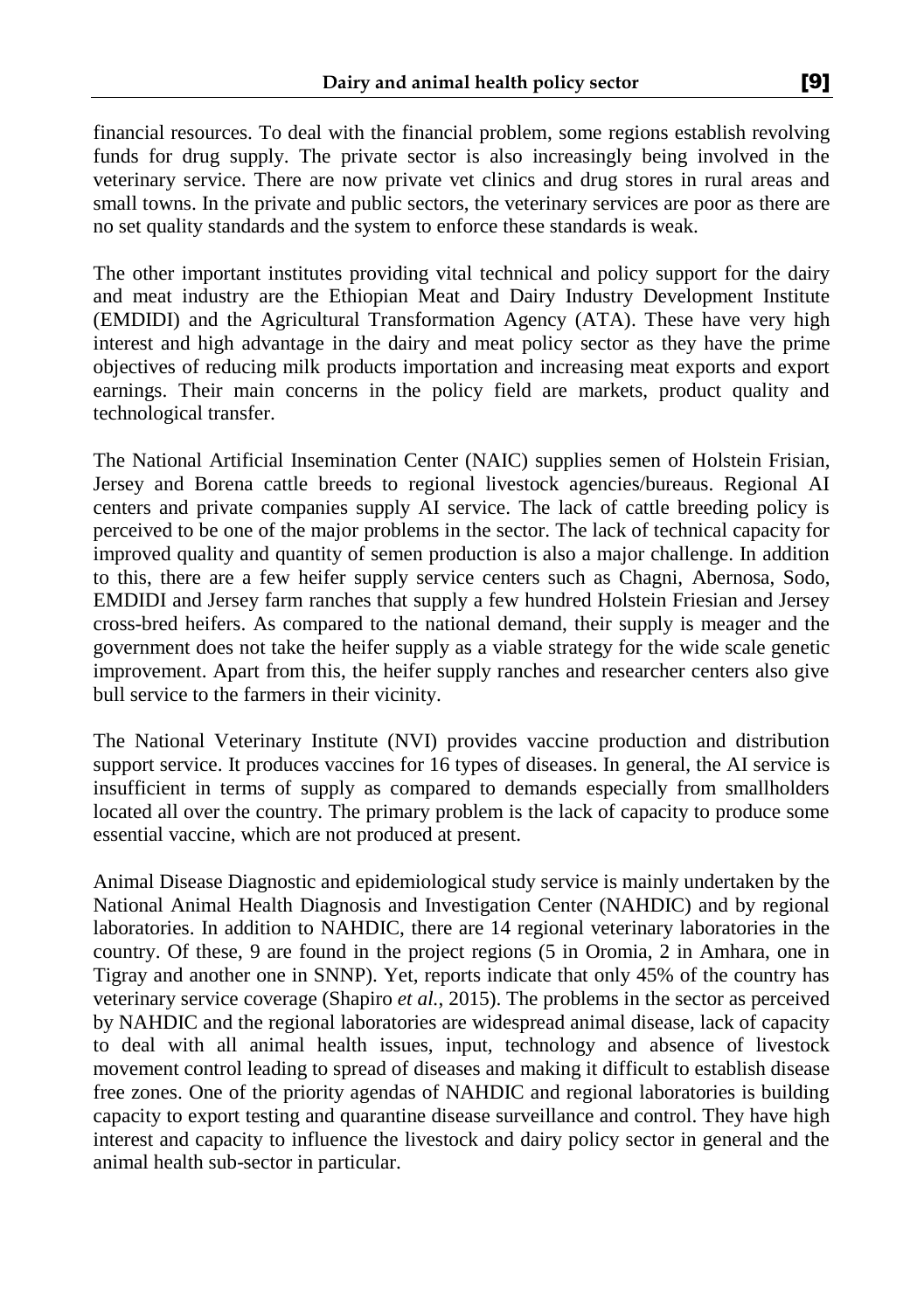Research support on livestock breeding and genetic improvement, feed and health is provided by federal and regional research institutes, which have livestock research directorate. Universities also undertake livestock research primarily by graduate students. The International Livestock Research Institute (ILRI) is also a major actor in terms of undertaking research, national research system capacity building as well as policy advisory and influencing livestock policy. There are also professional associations such as the Ethiopian Society of Animal Production (ESAP) and Ethiopian Veterinary Association (EVA) that are professional associations aiming at promotion of livestock production and animal health issues in Ethiopia. The research system in general has a very high interest and influence on policy field. The resource they have to influence policy is mainly technical expertise and information generation.

### Regulators

The main body for regulation is the federal Ministry of Livestock and Fisheries (MoLF). It has two main subdivisions headed by state ministers. These are production and marketing subdivision and the animal health and feed control subdivisions. Under the production and marketing subdivision, there are a number of directorates such as Dairy Development Directorate, Genetic Improvement Directorate, Meat Production Development Directorate, Urban Livestock Development and Investment Support Directorate. Under the animal health and feed control subdivision also, there are four directorates, which include epidemiology, veterinary public health, export abattoirs inspection and certification as well as quarantine, and import-export inspection directorates. Some of these directorates are engaged in extension support and advisory services while especially those in the animal health and feed control subdivision, are mainly engaged in regulatory services such as inspection, certification and accreditation. The regional livestock bureaus/agencies with their zonal, *Wored*a and *Kebele* level tiers also have some regulatory activities. These directorates and the ministry in general have very high stake in the livestock sector and also have very high influence on policy issues as they are the apex body formulating, executing and evaluating policy concerning the livestock sector.

In addition to the MoLF directorates, there is also an autonomous institute accountable to the ministry, which is engaged in regulatory services. This is the federal veterinary drugs and feed quality control agency. It is mandated to regulate the importation, production, distribution, quality and use of veterinary drugs and animal feeds. This institute has high interest and influence in the livestock, dairy and animal health issues. The most important issues in the policy sector from the perspective of this institute are illegal production and distribution of veterinary drugs and feed as well as unregulated veterinary drugs and biological agents production, importation, distribution and use.

Other regulatory organs in the livestock sector, in general, and in the dairy and animal health sector, in particular, include the Federal Food, Drug and Health Control Authority, the Ministry of Trade, Ethiopian Standard Agency and Quality and Standard Authority, which are entrusted with the mandate of regulating livestock and livestock products trading.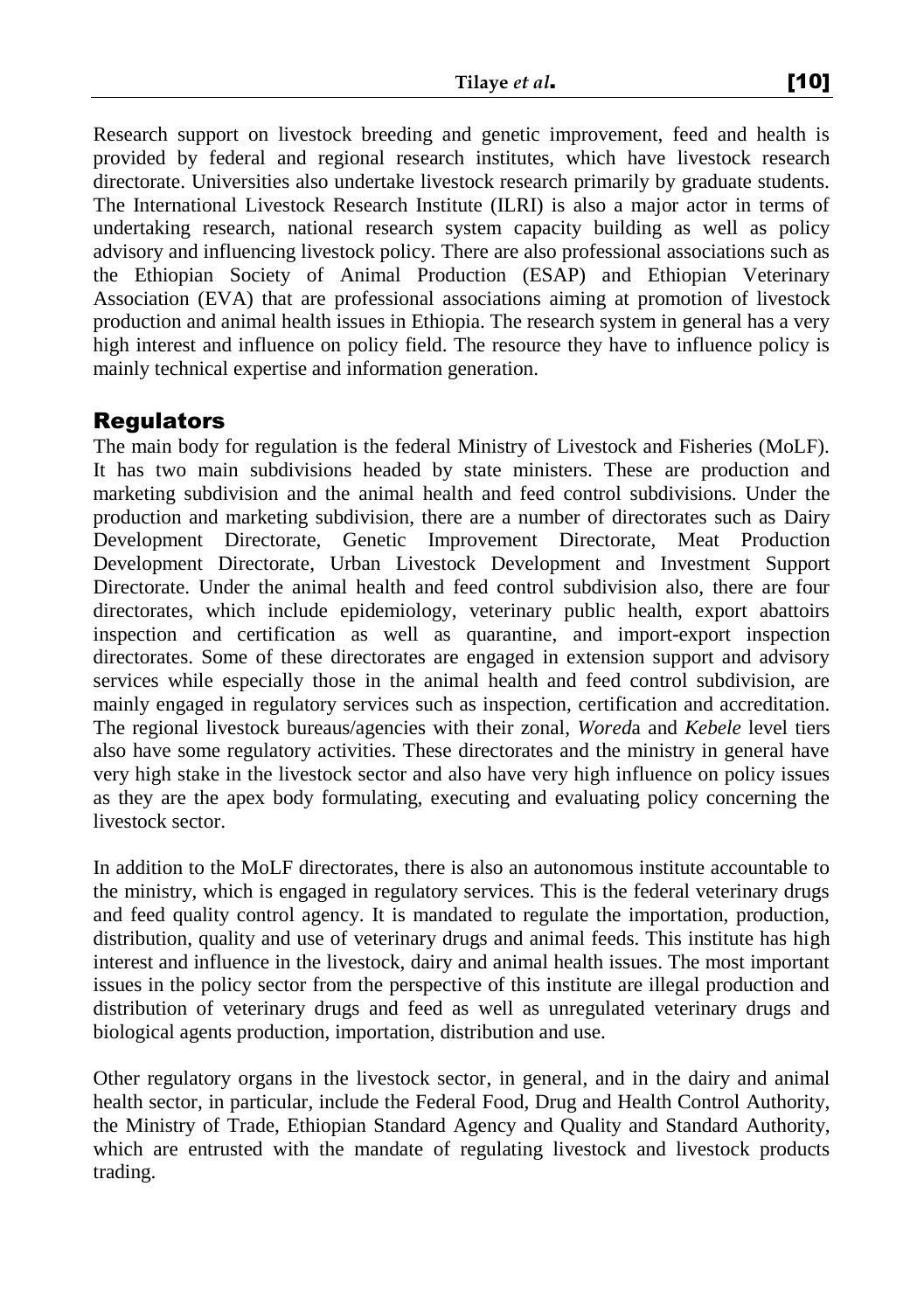#### Zoonotic Diseases Control

The category is composed of actors providing health extension service, research service, regulatory service clinics drug suppliers as well as traditional healers. The Ministry of Health and the MoLF veterinary public health directorate are important actors providing extension and other related services in zoonotic disease control. Especially high on their zoonosis disease control agenda are one health strategies implementation and the control of diseases such as rabbis, bTB and brucellosis. These actors have high interest and influence on policy issues regarding zoonotic disease control.

The research service is provided by Ethiopia Public Health Institute (EPHI), Ethiopian Institute of Agricultural Research (EIAR), Regional Agricultural Research Institutes (RARIs), Universities, Armour Hansen Research Institute (AHRI), NAHDIC, NVI and ILRI. Zoonotic diseases are not generally high in the agenda of these actors. Yet, some of them have done and important research in the past and some of them has active research projects in the area of zoonotic disease control. Among these actors, Addis Ababa University College of Veterinary Medicine, The EPHI, NAHDIC and AHRI are important actors providing research service in Zoonotic disease control. These actors, in general, have high interest in zoonotic disease control but have medium to high level of policy influence. However, collaboration between these actors in the area of implementing one health such as sharing health resources between sectors, which would reduce overall costs (Grace, 2014), was found to be low.

## Salience of Actors

Salience of actors is a measure of their interest and influence. It is one of the many variants of tools often used to identify actors with powerful impact on project implementation, outcome and sustainability. It answers questions such as who has relative influence on project or policy implementation and outcome. Workshop participants were asked each actors' level of interest and influence on a range of dairy and animal health related issues. The results indicated that in general terms; i.e., taking the average score on all issue raised, actors like regional livestock agencies, and the MoLF-top management, MoLF directorate as well as federal level support-giving actors are powerful actors in the dairy and animal health issues. Table 1 shows the relative importance of each actor on the livestock sector policy making in general and in the dairy and animal health sector in particular, where a salience score of 1 indicates the highest level of interest and influence and 0.0 the least or none.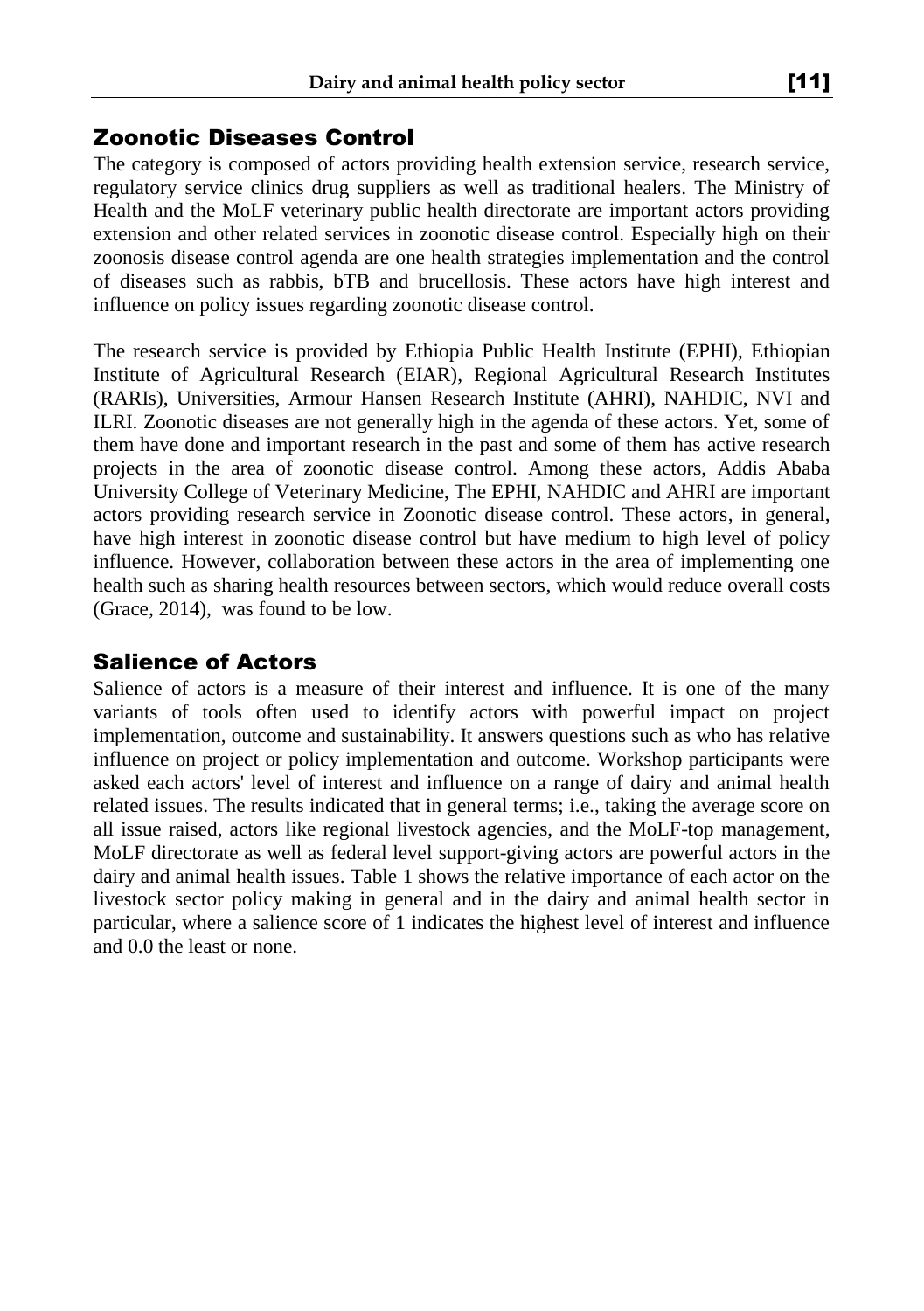| Actor                               | Salience | Actor                              | Salience |
|-------------------------------------|----------|------------------------------------|----------|
|                                     | score    |                                    | score    |
| Regional Livestock Agencies         | 1.00     | <b>EIAR</b>                        | 0.77     |
| MoLF-Top Management                 | 1.00     | <b>NGOs</b>                        | 0.77     |
| MoLF-Animal Health directorate      | 0.99     | <b>VDFCA</b>                       | 0.77     |
| <b>NAHDIC</b>                       | 0.97     | <b>EMDID</b>                       | 0.72     |
| MoLF- Vet Public Health Directorate | 0.95     | Medium farms                       | 0.70     |
| Large farms                         | 0.92     | ATA                                | 0.59     |
| MoLF-Dairy Development Directorate  | 0.92     | <b>ILRI</b>                        | 0.58     |
| Zonal Livestock Agencies            | 0.89     | small farms                        | 0.48     |
| Woreda Livestock Agencies           | 0.89     | cattle traders                     | 0.40     |
| <b>RARIS</b>                        | 0.88     | Abattoirs                          | 0.35     |
| AGP (Agricultural Growth Program)   | 0.87     | Milk processors                    | 0.28     |
| Universities                        | 0.86     | MoANR (Ministry of Agriculture and | 0.23     |
|                                     |          | Natural Resources)                 |          |
| <b>NVI</b>                          | 0.79     | Regional Health Bureaus            | 0.15     |
| <b>NAIC</b>                         | 0.78     | Federal Ministry of Health         | 0.15     |

| Table 1. Average salience score of actors on dairy, meat and animal health control issues |  |  |
|-------------------------------------------------------------------------------------------|--|--|
|                                                                                           |  |  |

We looked into the salience of each actor particularly on the issue of bTB control (Table 2). We found that MoLF-Top management, MoLF-Animal health subdivision, Regional Livestock agencies, Abattoirs, EDMIDI, MoLF-Dairy directorate and NAHDIC are very powerful actors concerning bTB control. Other actors like universities, research institutes, large farms and *Woreda* and zonal level actors have medium level of salience in terms of bTB control. Actors like ATA, ILRI, NVI as well as small and medium level farmers have low power in bTB control.

|  | Table 2. Salience score of actors on bTB control |  |  |  |  |  |
|--|--------------------------------------------------|--|--|--|--|--|
|--|--------------------------------------------------|--|--|--|--|--|

| High power actors on bTB<br>control |          | Medium power actors on<br>bTB control |      | Low power actors on bTB control |          |  |
|-------------------------------------|----------|---------------------------------------|------|---------------------------------|----------|--|
| Actor                               | Salience | Salience<br>Actor                     |      | Actor                           | Salience |  |
| <b>Abattoirs</b>                    | 1.00     | <b>RARIS</b>                          | 0.89 | <b>NAIC</b>                     | 0.69     |  |
| <b>EMDID</b>                        | 1.00     | Universities                          | 0.89 | AGP                             | 0.60     |  |
| MoLF-AH                             | 1.00     | Woreda LsA                            | 0.89 | <b>ATA</b>                      | 0.60     |  |
| MoLF-Dairy                          | 1.00     | Zonal LsA                             | 0.89 | <b>ILRI</b>                     | 0.57     |  |
| MoLF-TM                             | 1.00     | <b>NGOs</b>                           | 0.80 | Medium farms                    | 0.45     |  |
| MoLF-VPHD                           | 1.00     | <b>VDFCA</b>                          | 0.80 | Small farms                     | 0.45     |  |
| <b>NAHDIC</b>                       | 1.00     | 0.78<br><b>EIAR</b>                   |      | Cattle traders                  | 0.40     |  |
| Regional LsA                        | 1.00     | 0.77<br>large farms                   |      | <b>NVI</b>                      | 0.40     |  |
|                                     |          |                                       |      | Federal Health Min              | 0.35     |  |
|                                     |          |                                       |      | Regional Health Bu              | 0.35     |  |
|                                     |          |                                       |      | MoANR                           | 0.20     |  |
|                                     |          |                                       |      | Milk processors                 | 0.00     |  |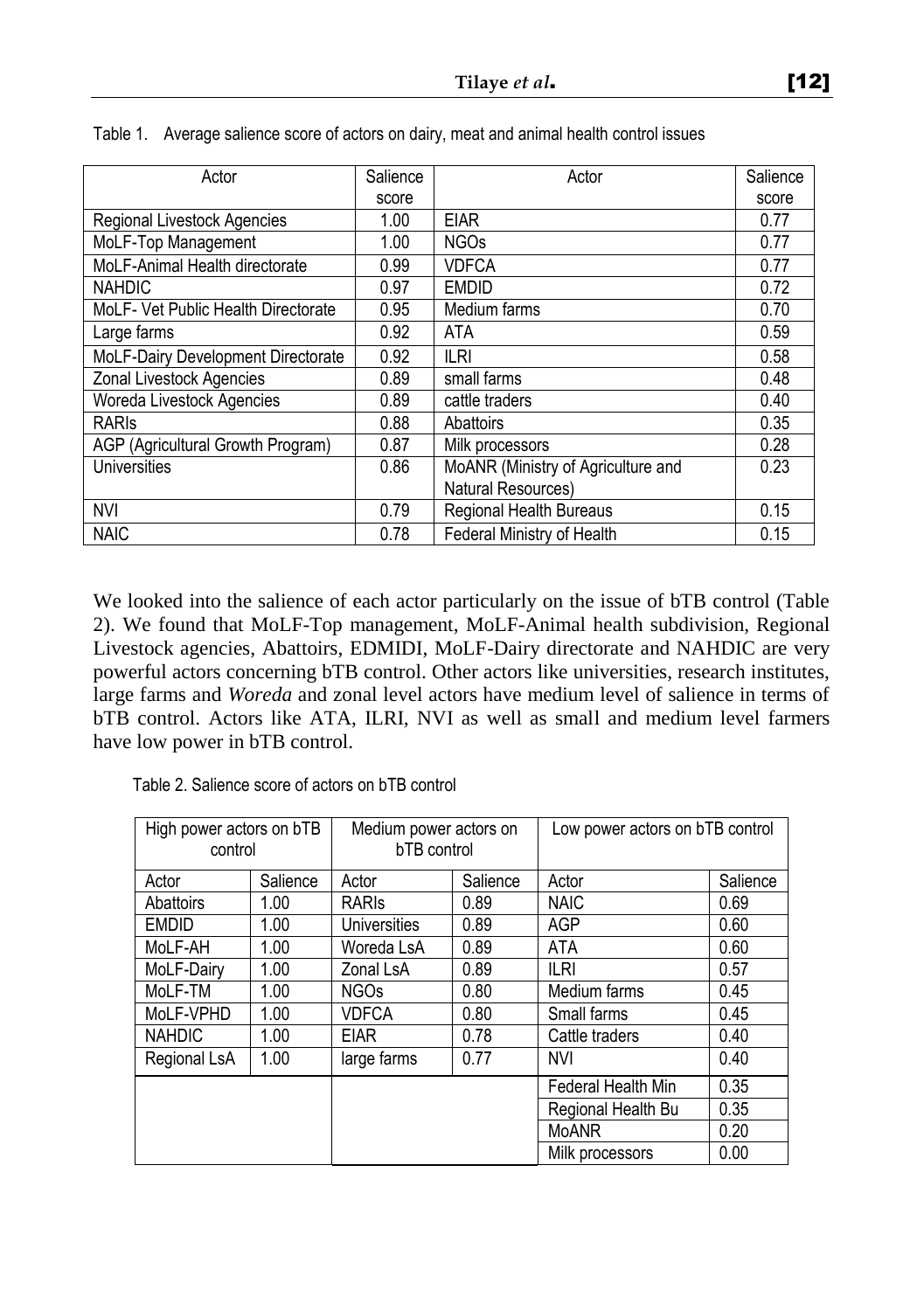## Stakeholders' Network Analysis

Social network analysis is a powerful tool for stakeholder analysis in that it has the potential to show the level of integration among actors as well as the potential influence of actors in the policy process (Lienert *et al*., 2013; Lewis 2006). In our context, social network analysis is aimed at identification of the level of cohesion or fragmentation among the various stakeholders in the Ethiopian livestock sector in general and in the dairy and animal health sector in particular. According to Klijn (2003), networks facilitate interaction, decision-making, cooperation and learning among the actors involved in the network as they provide the resources to support these activities, such as recognizable interaction patterns, common rules and organizational forms and sometimes even a common language. Hence, with the aim of analyzing the patterns of interaction among the actors in the Ethiopian livestock policy sectors, stakeholders were taken as nodes and the flow of information and the strength of linkage among actors were taken as tie or edge data. An actor's salience in terms of information exchange within the network, influencing policy and integrating the various nodes in the network is an important factor we investigate in using social network analysis.

Policy networks do not have clear boundaries. In using social network analysis for policy network analysis, the analyst has to define the boundary. In this study, stakeholders' workshop participants identified the most relevant actors in the livestock sector, dairy as well as animal health subsector. No important actor has been missed especially in the highland mixed farming system. Nonetheless, the data was collected from the federal, Addis Ababa city administration and from Oromia, Tigray, SNNP and Amhara regional states; other important actors outside these regions and those that operate in the pastoral and semi-pastoral farming systems were not included in this analysis.

## Network Characteristics

In total 61 nodes or stakeholders in our case, were identified in the network data collection. Respondents to the structured questionnaire survey filled all existing relations among their organization and other actors in the livestock sector. The strength of relationship with each actor was measured on a 1 to 10 scale where 1 stands for weak linkage and 10 stands for strong linkage. Strong linkage indicates frequent interaction. The nature of the interaction can be formal or informal as well as policy, financial, technical, reporting, legal, or any other kind. A total of 798 links among the actors identified were obtained from the data collected.

Figure 1 depicts the graphical representation of the network among actors in the Ethiopian livestock sector in general and in the dairy and animal health sectors in particular. The overall density of the network*,* which is a measure of connectedness of the network or how tightly knit is the network, was found to be 0.218. Ideally, a tightly knit network should have a density of 1 and that of a completely unconnected set of actors would have a density value of 0. The density value of 0.218 shows that the Ethiopian livestock policy network is a loosely connected one.

The modularity of the network, which shows the existence of subgroups or cliques, indicated that there are six strongly connected components within the network and one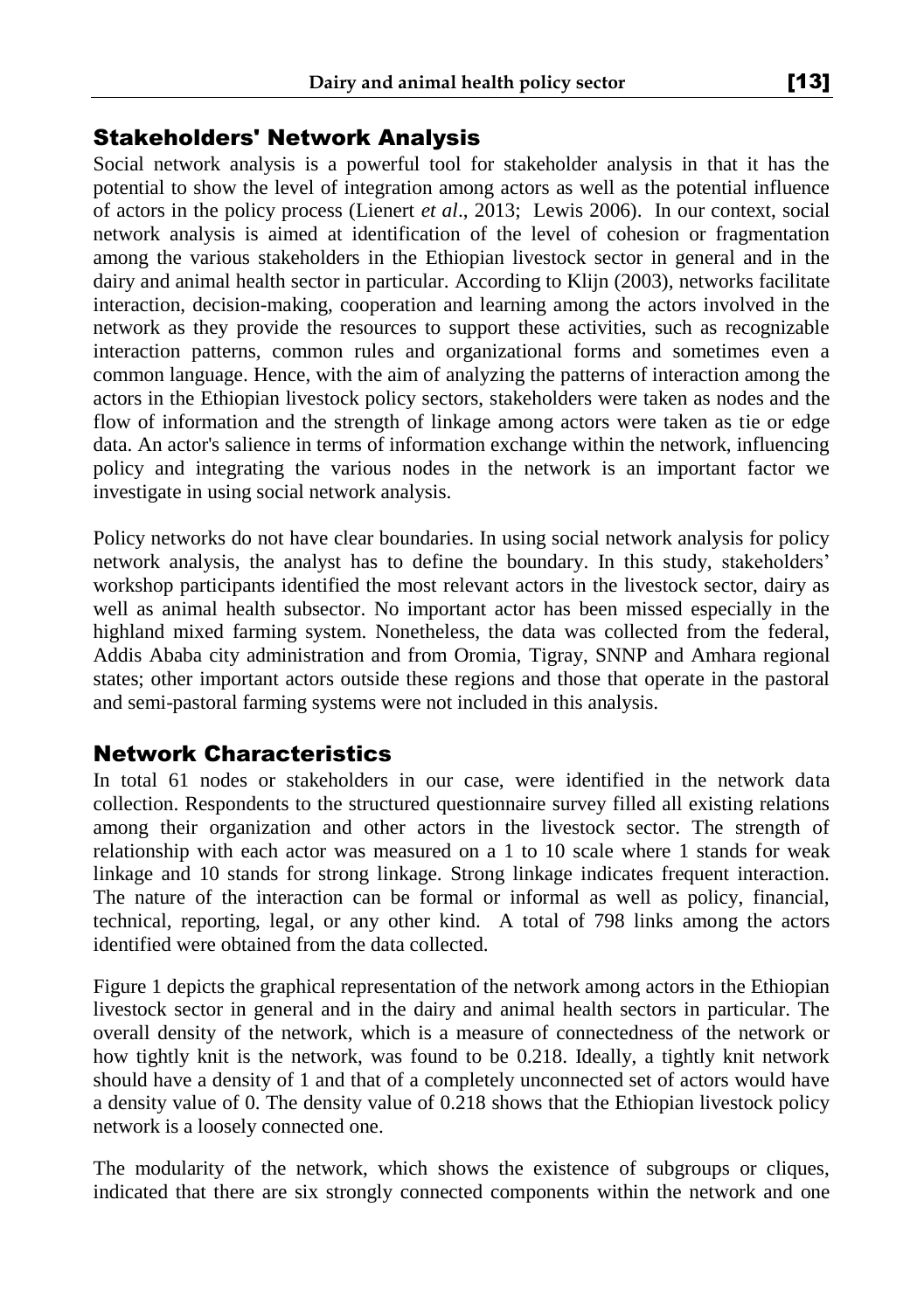loosely connected components. Visual examination of Figure 1 indicates that there is one loosely connected node which is AHRI and there are six strongly connected components which are the five regions we examined (Addis Ababa, Amhara, SNNP, Tigray and Oromia) plus the central (federal) component. In this regard, one would expect a separate policy community for the dairy and animal health subsectors, however, in the Ethiopian livestock policy sectors, we haven't found any "policy community" or what is known as "clique" in network parlance where a group of nodes/actors form a specific issue network. This also shows that there are no issue networks in Ethiopian diary policy. The average degree in the overall network was found to be 26.197, which indicates that on average an individual node connects with other 26 nodes. The weighted average degree, which indicates the average degree weighted by the strength of the linkage, is much lower than this which stands at 13. 098 indicating that most of these existing links among the stakeholders are weak links.



Figure 1: Graphical representation of the Ethiopian Livestock Policy Sector

The network diameter, which is the linear size of the network, was found to be 5. This indicates the shortest distance between the farthest nodes in the network. In the network, it is shown that ,as expected, there is a large distance between MoLF top management (MoLF-TP) and smallholder farmers in the regions (say Amhara region for instance) and the shortest path between these two actors, according to our results, was found to be 5 steps. One can argue that this "short" distance is rather long. Yet the average path length, which shows the average number of steps between any two actors within the network, was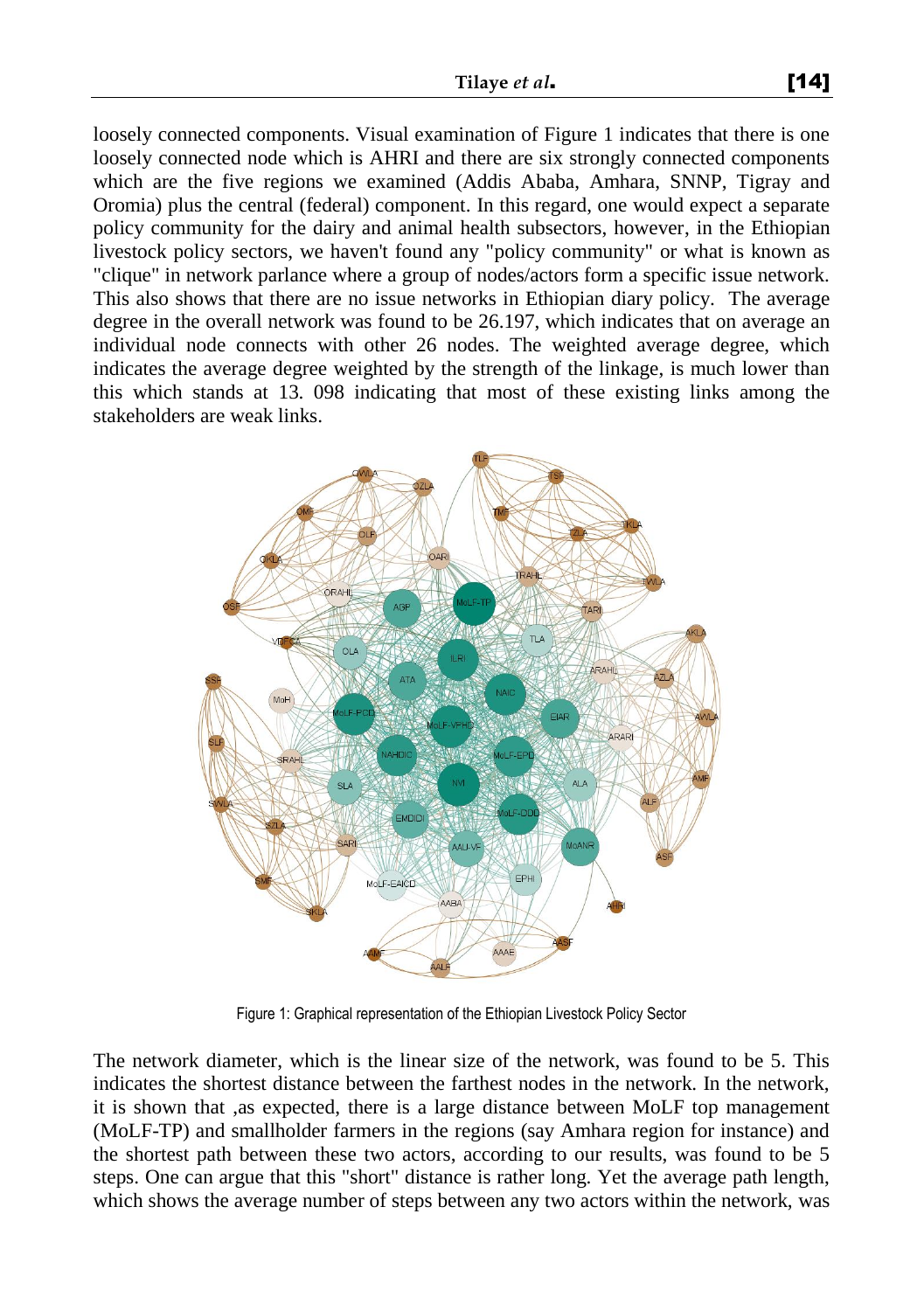found to be 2.33. Ideally, this number should be 1, yet in reality nodes are far apart from each other due to administrative tier and division of labor and hence the average value would be higher than one and the average path length in our network can be taken as a fair level of connectedness within the network.

The average clustering coefficient, which is a measure of the degree to which nodes tend to cluster together, the network was found to be 0.604. It is the average of individual nodes clustering coefficients; the higher this number the more connected the whole network is considered to be. In this regard, the Ethiopian livestock policy network in general and that of the dairy and animal health sector in particular cannot be taken to have very high but a fair degree of clustering.

## Stakeholders' Characteristics

Beyond analyzing network characteristics, it is important to look into the characteristics and positions of individual actors within the network. One of the measures of nodal characteristics is the measure of centrality. Centrality shows the relative importance of a node within a network and hence can be used to identify network "brokers" who hold central positions. One of our questions is which actor is central in the network in the sense that it has high connectedness with other actors and hence can facilitate information flow and interaction within the entire network. Measure of centrality includes degree centrality, betweenness centrality, eigencentrality and harmonic closeness centrality (Table 3).

Degree centrality is a count of the number of direct connection an actor has with other actors and hence it measures the popularity of an actor within the network and is known to have positive effect on the actor's influence (Degenne and Forse, 1999). Using this measure to identify the most important actor showed that ILRI, NVI, MoLF-EPD, EIAR, NAIC, NAHDIC, MoLF-DDD and other federal actors play important role in influencing policy in the livestock sector in general and in the diary and animal health sector in particular. By virtue of having high degree centrality; i.e., ties with many actors, these stakeholders connect other actors who would otherwise not be linked.

Betweenness centrality shows an actor's position in connecting other actors. It shows the position an actor has in terms of controlling, facilitating or influencing the interaction between other actors and the flow of information in the network (Freeman, 1979). With regard to this measure, the regional livestock agencies/bureaus (SLA, OLA, ALA, TLA, AABA) and research centers such as ILRI, EIAR, RARIs, NAHDIC and the regional animal health laboratories have higher values. These actors serve as a bridge to connect other actors. The regional livestock agencies connect the zonal, *Woreda*, *Kebele* level actors among each other as well as with the national level actors such as MoLF. The research institute such as ILRI and EIAR as well as RARIs also does have connections with regional level actors as well as those at the grassroots though the projects they themselves implement. Table 3 shows centrality measure for some of the actors in the Ethiopian livestock policy network.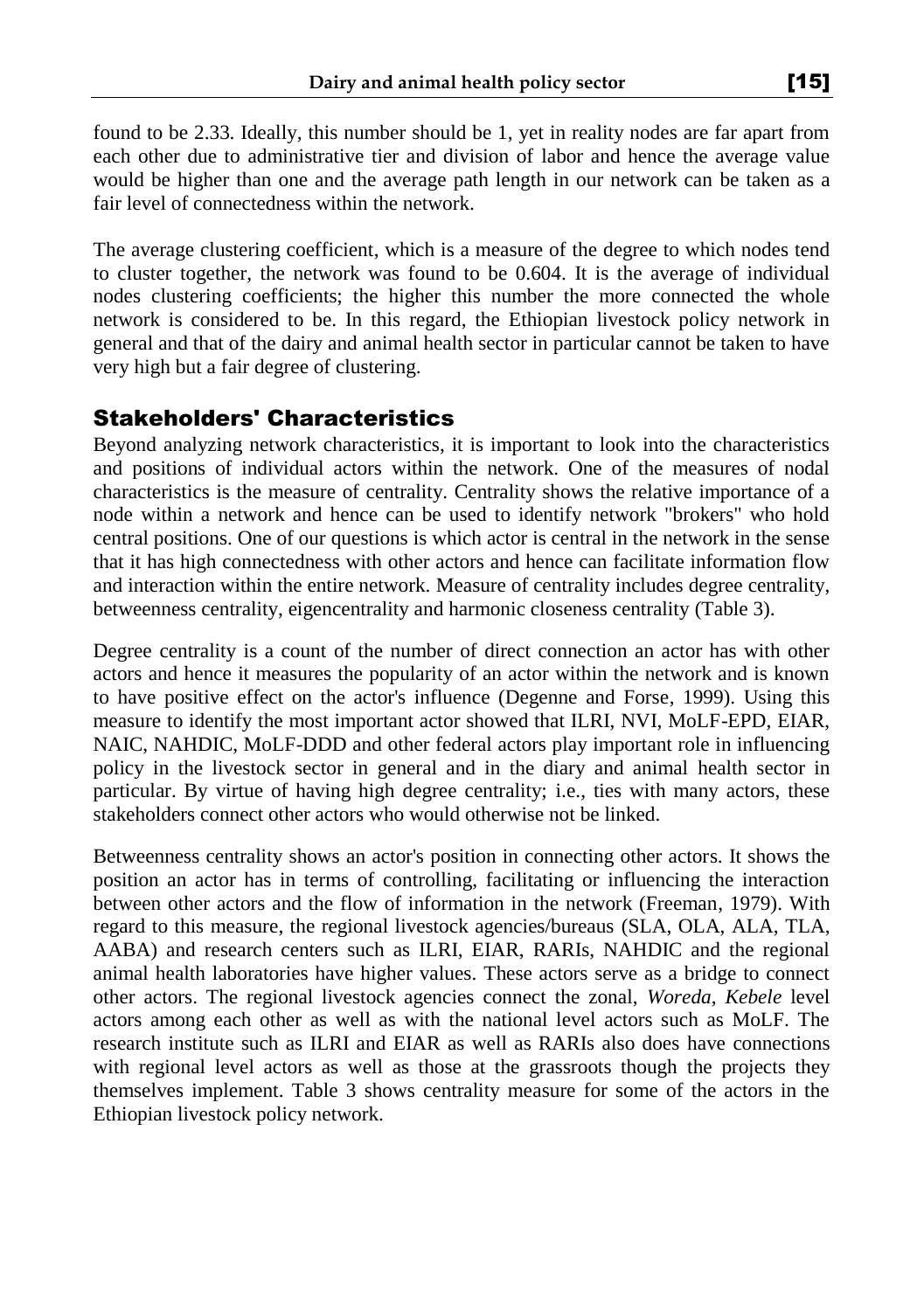|               |           |            |        | <b>Closeness</b> | Harmonic<br>closeness | <b>Betweeness</b> | Eigenvector |
|---------------|-----------|------------|--------|------------------|-----------------------|-------------------|-------------|
| ID            | In-degree | Out-degree | Degree | centrality       | centrality            | centrality        | centrality  |
| MoLF-TM       | 27        | 0          | 27     | 0.000            | 0.000                 | 0.000             | 1.000       |
| <b>NVI</b>    | 27        | 28         | 55     | 0.652            | 0.733                 | 0.032             | 0.982       |
| MoLF-VPHD     | 25        | 20         | 45     | 0.600            | 0.667                 | 0.019             | 0.961       |
| MoLF-PCD      | 26        | 21         | 47     | 0.600            | 0.672                 | 0.020             | 0.947       |
| ILRI          | 26        | 34         | 60     | 0.698            | 0.783                 | 0.085             | 0.947       |
| <b>NAIC</b>   | 25        | 24         | 49     | 0.625            | 0.700                 | 0.024             | 0.944       |
| MoLF-DDD      | 24        | 23         | 47     | 0.619            | 0.692                 | 0.016             | 0.926       |
| <b>NAHDIC</b> | 24        | 25         | 49     | 0.625            | 0.706                 | 0.050             | 0.921       |
| MoLF-EPD      | 24        | 26         | 50     | 0.638            | 0.717                 | 0.024             | 0.911       |
| <b>EIAR</b>   | 22        | 28         | 50     | 0.652            | 0.733                 | 0.066             | 0.863       |
| ATA           | 24        | 23         | 47     | 0.612            | 0.689                 | 0.024             | 0.850       |
| AGP           | 24        | 0          | 24     | 0.000            | 0.000                 | 0.000             | 0.850       |
| <b>MoANR</b>  | 23        | 0          | 23     | 0.000            | 0.000                 | 0.000             | 0.842       |
| <b>EMDIDI</b> | 20        | 27         | 47     | 0.645            | 0.725                 | 0.029             | 0.815       |
| AAU-VF        | 20        | 23         | 43     | 0.619            | 0.692                 | 0.008             | 0.781       |
| South LA      | 20        | 25         | 45     | 0.600            | 0.694                 | 0.084             | 0.737       |
| Oromia LA     | 19        | 23         | 42     | 0.566            | 0.667                 | 0.066             | 0.712       |
| Amhara LA     | 18        | 25         | 43     | 0.577            | 0.683                 | 0.064             | 0.695       |
| Tigray LA     | 18        | 25         | 43     | 0.600            | 0.694                 | 0.074             | 0.652       |

Table 3: Centrality measures of some stakeholders in the Ethiopian Livestock Health Policy Network

The harmonic centrality measures the accessibility of an actor by other members of the network. This measure also shows that ILRI, EIAR, NVI, EMDIDI and other federal level actors have high accessibility; yet of the federal level actors such as AHRI, MoH, MoANR, AGP and MoLF-Top management have low harmonic centrality for the reason that either the sector is marginal to them or due to division of labor and administrative tier. The MoLF-Top management has low accessibility due to administrative tier, yet for the other actors listed here the sector is marginal for them due to division of labor and hence has low accessibility to other members in the network.

Among the centrality measures used to analyze the position of an actor in a network, eigenvector centrality is often the most elaborate one as it takes into account not only the degree centrality of the actor; i.e., the number of ties it has, but also the quality or strength of those ties. Using this measure, the most central actor with immense influence in the network were found to be MoLF top management and the various directorates of MoLF (MoLF-PCD, MoLF-VPHD, MoLF-DDD, MoLF-EPD) as we as NVI and ILRI.

# Conclusions

A multitude of actors with diverse interests are involved in the Ethiopian dairy and animal disease control policy field categorized under producers, processors, input suppliers, traders, support services, regulators, consumers and zoonotic disease control. Milk and meat producers, large or small, face problems of feed shortage, high price of improved feeds, animal diseases, land acquisition, getting legal status for holdings and lack of support services such as veterinary service, extension, business advices as well as waste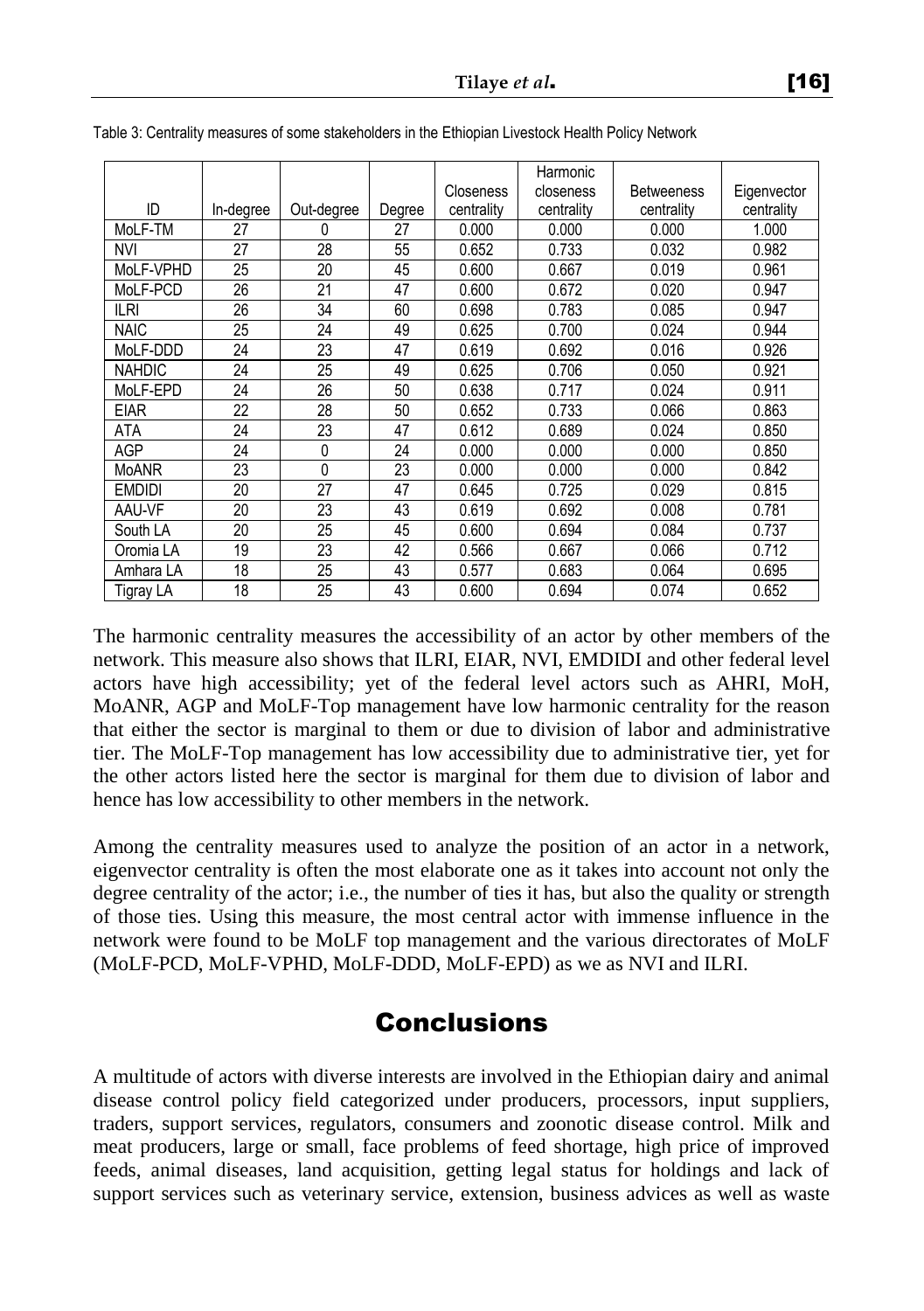management. They are unorganized and atomized entities, which makes their advantage on policy to be low. At present, rather than the medium and large farms, where the intensification of the dairy industry is taking place, have low policy impact as compared to the smallholder farmers, which are the centers of poverty reduction policy interventions. The input suppliers have better voice on policy as compared to the producers by dint of being organized in chambers of commerce such as feed processors association. Their primary problems are lack of foreign exchange and high taxation on imports. The processors are important market outlets for smallholder dairy producers and employ local youth and women and the landless and their primary concerns are lack of inadequate supply of milk, narrow markets and lack of support services in the form of extension advice and small business incubation. The traders are engaged in collection, processing, transporting and distribution of milk, meat and live animals. Meat, Milk and live animals marketing is plagued by a number of problems such as the pervasive influence of brokers and intermediaries, extended fasting periods that reduce demand and price for livestock products significantly and problems of smuggling and traceability of animals and animal products. Traders in general have high interest in the livestock, dairy and animal health policy issues but have low influence. There are a number of wellorganized support giving organizations for the dairy and meat sector as well as the livestock sector in general yet the services they render are inadequate, of poor quality and biased against large and urban-based small farms. With regard to regulatory service, both the regional and federal livestock and fisheries ministry and bureaus play the major role and have very high influence on policy issues as they are the apex body formulating, executing and evaluating policy concerning the livestock sector.

With regard to consumers, by dint of being unorganized, the consumers are apparently price takers in the largely non-competitive dairy and meat market. The vast majority of meat and milk consumers has a deep rooted and age old tradition of consuming dairy and meat products in an uncooked form. A large number of them also lack basic knowledge of mode of transmission of zoonotic diseases such as brucellosis, bovine tuberculosis and internal parasitic infections. There are also a number of actors involved in zoonotic diseases control, and they have high interest in zoonotic disease control but have medium to high level of influencing policy. Consumers and processors should have more ways of influencing policy than they do – since if changes are to be brought in with regard to quality of product, health, etc., it is likely to be the groups who will be most significant.

With regard to the analysis of salience of actors in the livestock sector, in general, and in the dairy and animal health sector, in particular, actors like regional livestock agencies, and the MoLF-top management, MoLF directorate as well as federal level support services giving actors are actors that are more powerful. And on the particular issue of bTB control, found that MoLF-Top management, MoLF-Animal heal subdivision, Regional Livestock agencies, Abattoirs, EDMIDI., MoLF-Dairy directorate and NAHDIC are very powerful actors. The social network analysis showed that the Ethiopian livestock policy network is a loosely connected network of actors with medium level of clustering. Our analysis also showed that ILRI, NVI, MoLF-EPD, EIAR, NAIC, NAHDIC, MoLF-DDD and other federal and regional level actors play important role in influencing policy by virtue of having high centrality, accessibility, and bridging role connecting other actors who otherwise would not be linked.